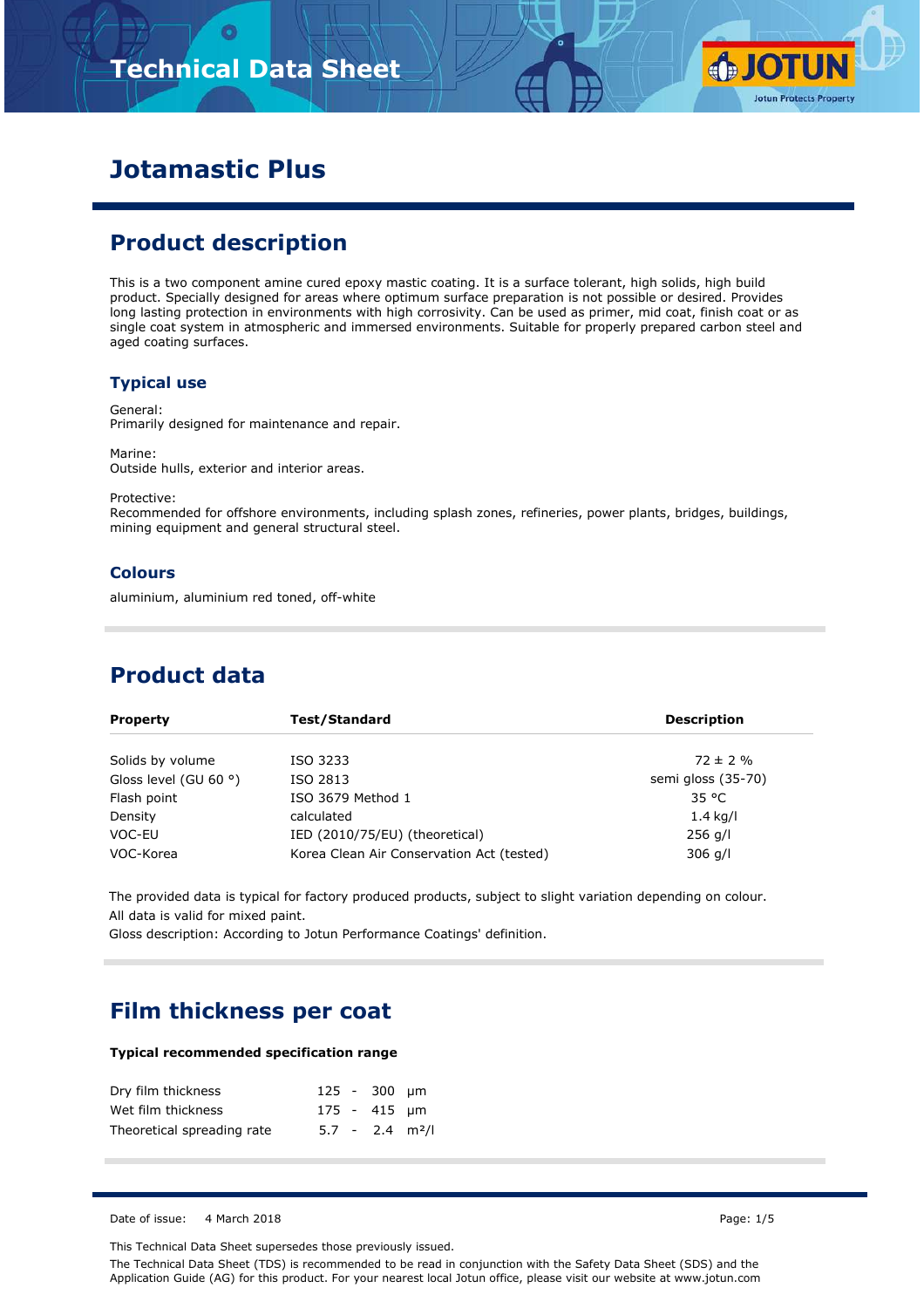

### **Surface preparation**

To secure lasting adhesion to the subsequent product all surfaces shall be clean, dry and free from any contamination.

Optimum performance, including adhesion, corrosion protection, heat resistance and chemical resistance is achieved with recommended surface preparation.

#### **Surface preparation summary table**

| <b>Surface preparation</b> |                                                                    |                                                                    |
|----------------------------|--------------------------------------------------------------------|--------------------------------------------------------------------|
| <b>Substrate</b>           | Minimum                                                            | Recommended                                                        |
| Carbon steel               | St 2 (ISO 8501-1)                                                  | Sa 2 (ISO 8501-1)                                                  |
| Shop primed steel          | Clean, dry and undamaged shop<br>primer (ISO 12944-4 6.1)          | Sa 2 (ISO 8501-1)                                                  |
| Coated surfaces            | Clean, dry and undamaged compatible<br>coating (ISO 12944-4 6.1.4) | Clean, dry and undamaged compatible<br>coating (ISO 12944-4 6.1.4) |

## **Application**

#### **Application methods**

The product can be applied by

| Spray:  | Use airless spray.                                                                                                                     |
|---------|----------------------------------------------------------------------------------------------------------------------------------------|
| Brush:  | Recommended for stripe coating and small areas. Care must be taken to achieve the<br>specified dry film thickness.                     |
| Roller: | May be used for small areas. Not recommended for first primer coat. Care must be taken<br>to achieve the specified dry film thickness. |

#### **Product mixing ratio (by volume)**

| Jotamastic Plus Comp A | $3$ part $(s)$ |
|------------------------|----------------|
| Jotamastic Plus Comp B | 1 part $(s)$   |

### **Thinner/Cleaning solvent**

Thinner: Jotun Thinner No. 17

#### **Guiding data for airless spray**

| Nozzle tip (inch/1000):       | $19-23$          |
|-------------------------------|------------------|
| Pressure at nozzle (minimum): | 150 bar/2100 psi |

Date of issue: 4 March 2018 **Page: 2/5** 

This Technical Data Sheet supersedes those previously issued.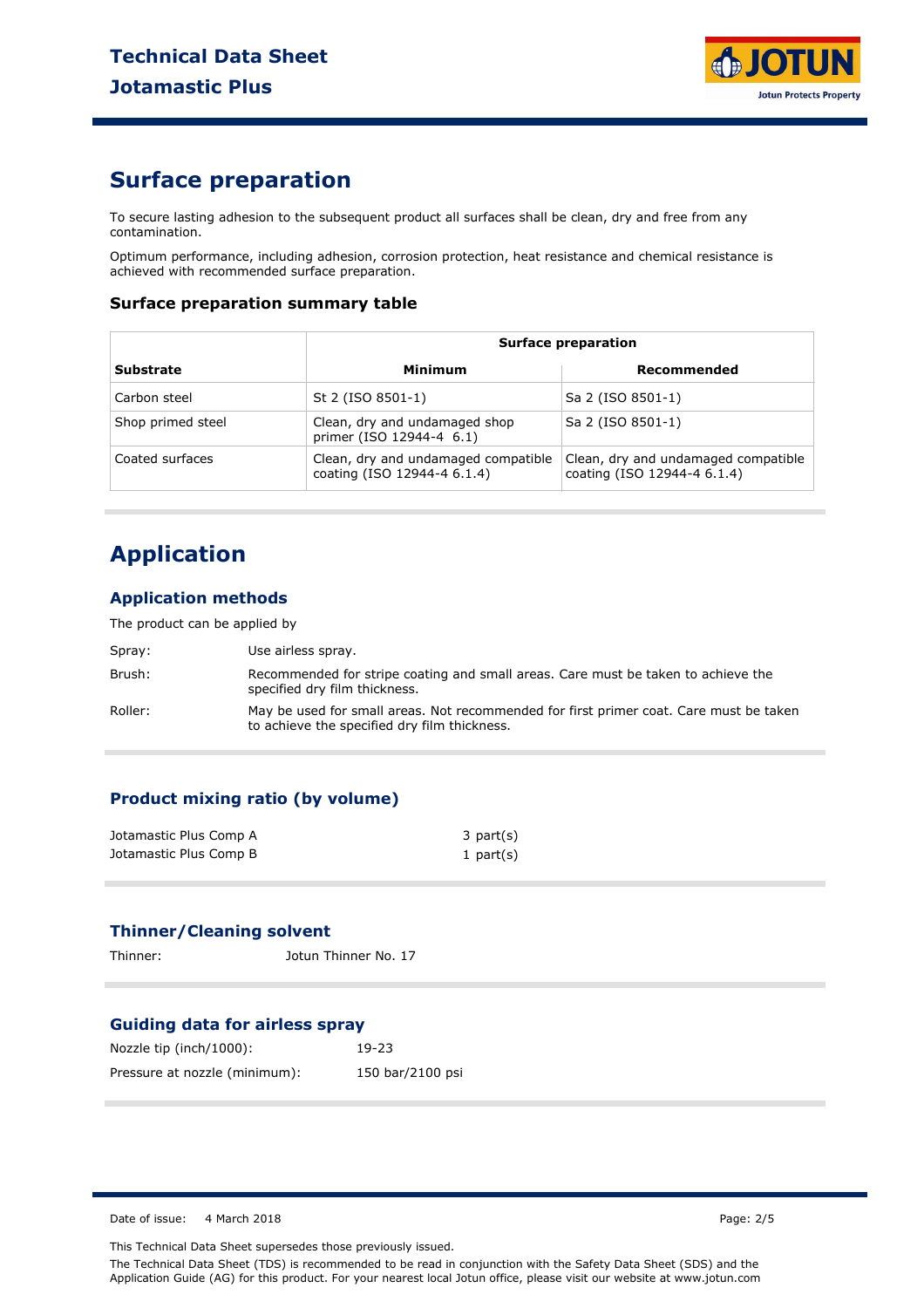### **Drying and Curing time**

| Substrate temperature     |      | $0^{\circ}$ C 5 °C 10 °C 23 °C 40 °C |     |      |  |
|---------------------------|------|--------------------------------------|-----|------|--|
| Surface (touch) dry       |      | 24h 12h 7h 4h 2h                     |     |      |  |
| Walk-on-dry               | 42 h | 18h 12h 7h                           |     | 3 h  |  |
| Dry to over coat, minimum | 42 h | 18h 12h 7h                           |     | -3 h |  |
| Dried/cured for service   | 21 d | 14 d 10 d                            | 7 d | -3 d |  |

For maximum overcoating intervals, refer to the Application Guide (AG) for this product.

Drying and curing times are determined under controlled temperatures and relative humidity below 85 %, and at average of the DFT range for the product.

Surface (touch) dry: The state of drying when slight pressure with a finger does not leave an imprint or reveal tackiness.

Walk-on-dry: Minimum time before the coating can tolerate normal foot traffic without permanent marks, imprints or other physical damage.

Dry to over coat, minimum: The recommended shortest time before the next coat can be applied.

Dried/cured for service: Minimum time before the coating can be permanently exposed to the intended environment/medium.

### **Induction time and Pot life**

| <b>Paint temperature</b> | 23 °C            |
|--------------------------|------------------|
| Induction time           | $10 \text{ min}$ |
| Pot life                 | 1.5h             |

### **Heat resistance**

|                     | <b>Temperature</b> |       |  |
|---------------------|--------------------|-------|--|
|                     | <b>Continuous</b>  | Peak  |  |
| Dry, atmospheric    | 120 °C             | -     |  |
| Immersed, sea water | 50 $^{\circ}$ C    | 60 °C |  |

Peak temperature duration max. 1 hour.

The temperatures listed relate to retention of protective properties. Aesthetic properties may suffer at these temperatures.

Note that the coating will be resistant to various immersion temperatures depending on the specific chemical and whether immersion is constant or intermittent. Heat resistance is influenced by the total coating system. If used as part of a system, ensure all coatings in the system have similar heat resistance.

Date of issue: 4 March 2018 **Page: 3/5** Page: 3/5

This Technical Data Sheet supersedes those previously issued.

The Technical Data Sheet (TDS) is recommended to be read in conjunction with the Safety Data Sheet (SDS) and the Application Guide (AG) for this product. For your nearest local Jotun office, please visit our website at www.jotun.com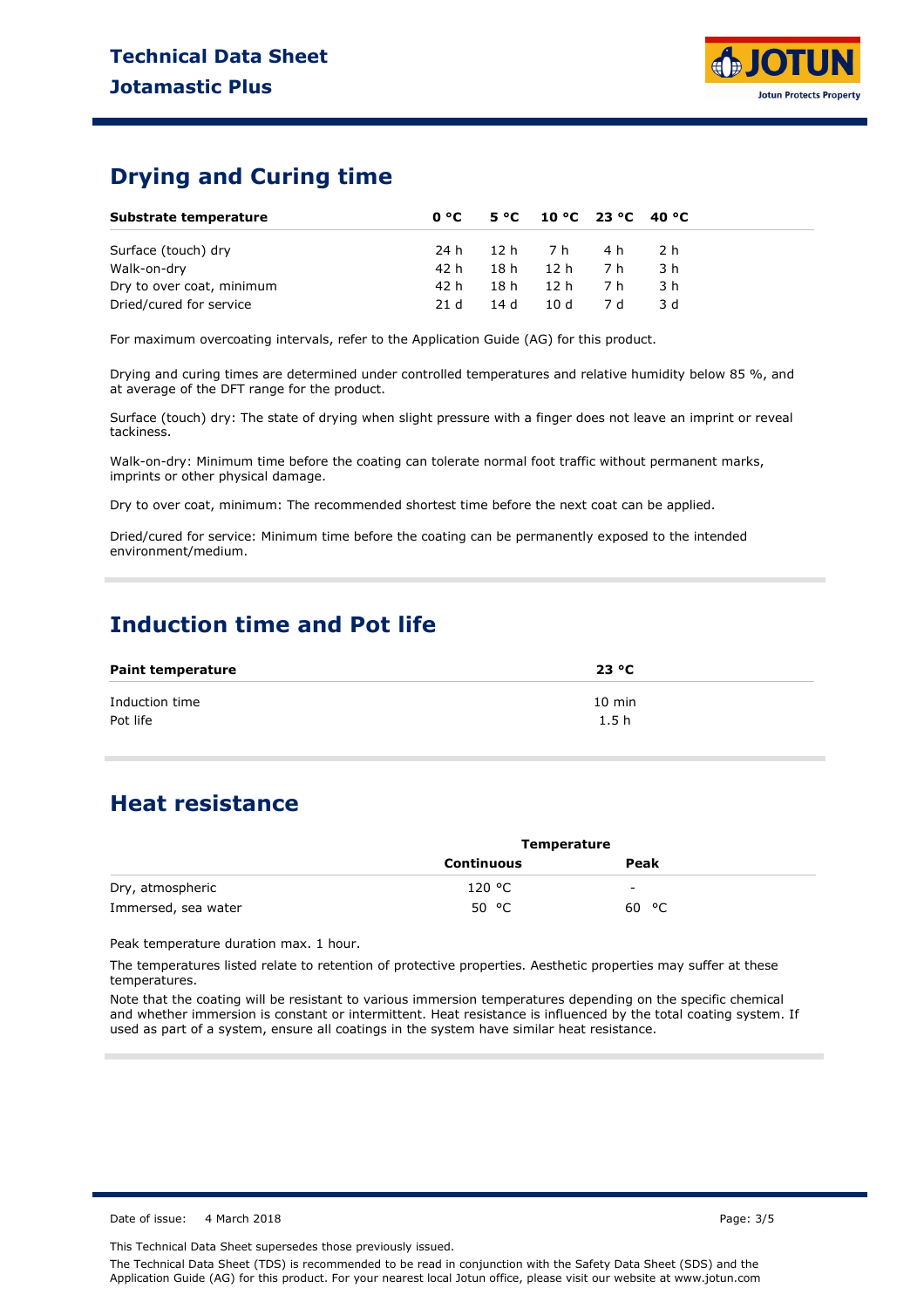

### **Product compatibility**

Depending on the actual exposure of the coating system, various primers and topcoats can be used in combination with this product. Some examples are shown below. Contact Jotun for specific system recommendation.

Previous coat: Subsequent coat: epoxy shop primer, inorganic zinc silicate shop primer, zinc epoxy, epoxy, epoxy mastic, inorganic zinc silicate polyurethane, polysiloxane, epoxy, acrylic, vinyl epoxy

## **Packaging (typical)**

|                        | Volume   | <b>Size of containers</b> |  |
|------------------------|----------|---------------------------|--|
|                        | (litres) | (litres)                  |  |
| Jotamastic Plus Comp A | 13.5     | 20                        |  |
| Jotamastic Plus Comp B | 4.5      | 5                         |  |

The volume stated is for factory made colours. Note that local variants in pack size and filled volumes can vary due to local regulations.

### **Storage**

The product must be stored in accordance with national regulations. Keep the containers in a dry, cool, well ventilated space and away from sources of heat and ignition. Containers must be kept tightly closed. Handle with care.

#### **Shelf life at 23 °C**

Jotamastic Plus Comp A Jotamastic Plus Comp B 24 month(s) 24 month(s)

In some markets commercial shelf life can be dictated shorter by local legislation. The above is minimum shelf life, thereafter the paint quality is subject to re-inspection.

### **Caution**

This product is for professional use only. The applicators and operators shall be trained, experienced and have the capability and equipment to mix/stir and apply the coatings correctly and according to Jotun's technical documentation. Applicators and operators shall use appropriate personal protection equipment when using this product. This guideline is given based on the current knowledge of the product. Any suggested deviation to suit the site conditions shall be forwarded to the responsible Jotun representative for approval before commencing the work.

### **Health and safety**

Please observe the precautionary notices displayed on the container. Use under well ventilated conditions. Do not inhale spray mist. Avoid skin contact. Spillage on the skin should immediately be removed with suitable cleanser, soap and water. Eyes should be well flushed with water and medical attention sought immediately.

Date of issue: 4 March 2018 Page: 4/5

This Technical Data Sheet supersedes those previously issued.

The Technical Data Sheet (TDS) is recommended to be read in conjunction with the Safety Data Sheet (SDS) and the Application Guide (AG) for this product. For your nearest local Jotun office, please visit our website at www.jotun.com